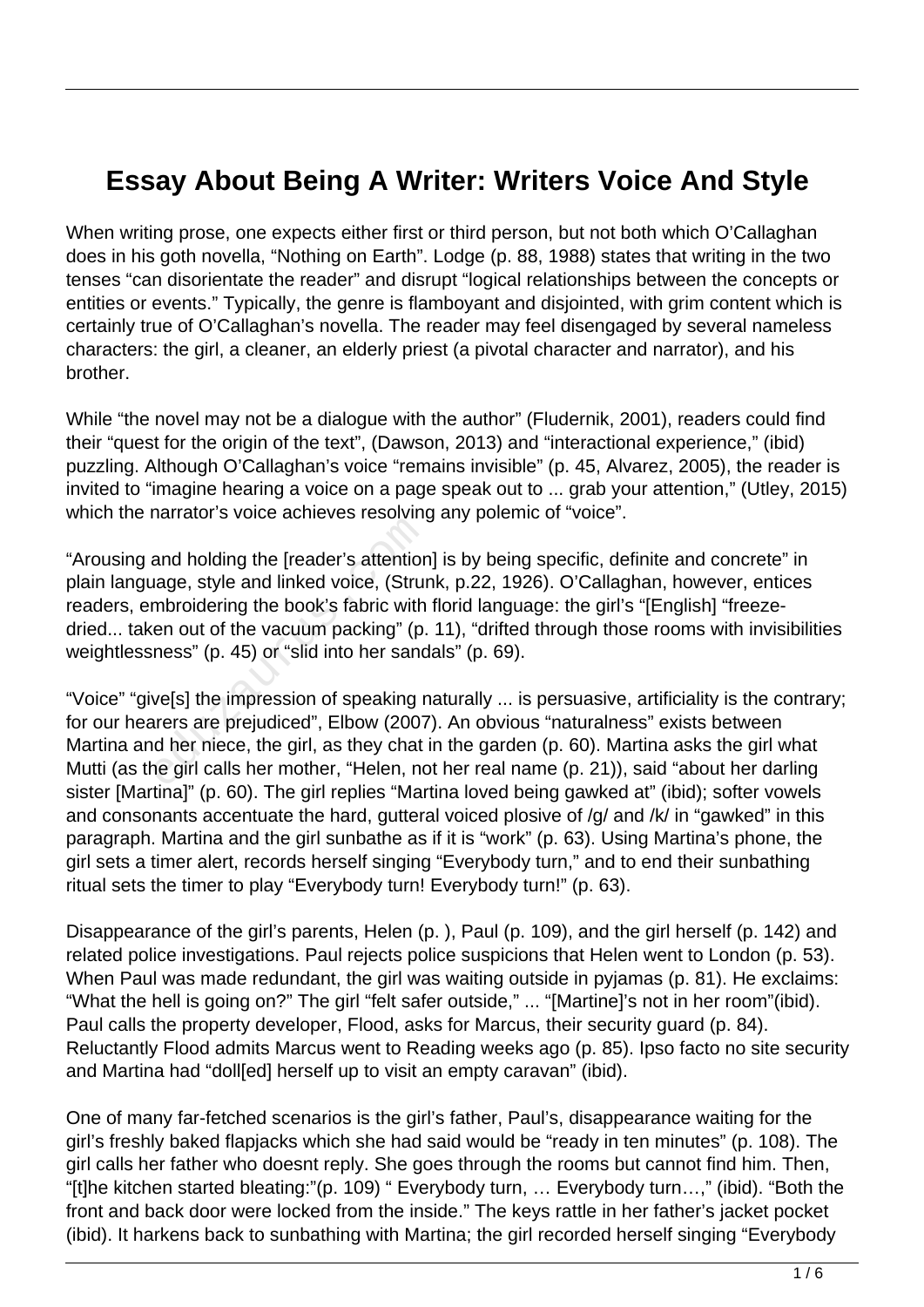turn, … Everybody turn. (p.63), pose more unanswered questions: Where did Paul go? How had he left a house which was locked on the inside, with the keys in his jacket pocket in the house? Is the "bleating" kitchen the mobile phone? Language describing the girl's reactions convey a demented, panic-stricken flight. Phrases signalling her desperation include: "sprinted without breathing or stopping" and "she hammered" [on the door] (p. 11). A traumatised child, what drove her to "[try] very hard not to start crying" (p. 11) while explaining her desolation to the priest whose front door she had pounded. Attempts to answer such questions is an academic exercise in futility.

As the novella begins, so it ends. A pattern of people, services and things appear or disappear. The girl, on encountering the priest, says, "one minute he [her Papa] is behind you. And next time he was gone." (p. 11); the girl's mother, "Helen goes out and didn't return", (p. 51); cement mixer, breeze blocks, soil, wheels, doors, ... disappeared (p. 69); "[a]fter the water, the money ran out. ... line went dead" (p. 105); Paul shaking hands with the Poles at number 3" (p. 92); Martina's unreported disappearance "a month ago", (p. 135), "demons", noises" and Poles in number three" which the Priest "knew ... remained vacant" (p. 138). The novella concludes in the only way it can; the brother from the States "stop[s] anwering" the priest's calls (p. 173).

In interviews, O'Callaghan says life is uncertain and inconclusive and "everything we know about the book [its oddities and anomalies] are in the book. We can only know what is in the book. If it is not in the book we cannot know it" (ibid), a truism of fiction, but quintessential to O'Callaghan's novella. <sup>7</sup>3).<br>
ws, O'Callaghan says life is uncert<br>
book [its oddities and anomalies] a<br>
s not in the book we cannot know<br>
an's novella.<br>
P Walled Garden and An Age (777<br>
t to O'Callaghan's novella, Polley'<br>
emotionally or politi

Polley: The Walled Garden and An Age (777)

By contrast to O'Callaghan's novella, Polley's poetry collection, "Jackself" in the third person broaches emotionally or politically sensitive issues delving into language, style and "voice". The poems for this essay are The Walled Garden (p. 27) and An Age (p. 32). Although Polley wants readers to take his poetry at face value, the meaning can be obscure. In the former, Polley seemingly assumes the reader knows the "Wall Brown butterfly" is a climate change victim (Barkham, The Guardian, 24th December 2014). The only similarities in these two poems are simple language, sophisticated imagery and concepts.

The Whispering Garden's gentler less abrupt rhythm, rythmically slower cadence and pace are evident in its opening line:

"listen to those hollyhocks

those lupins"?

Phonetically, the vowels are voiced sounds and the consonants are voiceless, for example /h/, /t/, /p/, and /s/, or voiced sonorants such as /l/, /p/. Save for /ck/ in "hocks", the sonorants (sonorous consonants) /l/ or /p/, and vowels use breath, to create a soft, silent sound, not hard consonantal end of the scale with strong, guttural sounds. The onomatopoeic "those" bolsters the visual imagery of bees buzzing in and around lupins and hollyhock. Wren's opening statement "listen" to those hollyhocks those lupins"? How can one "listen¨to them? What is one listening to?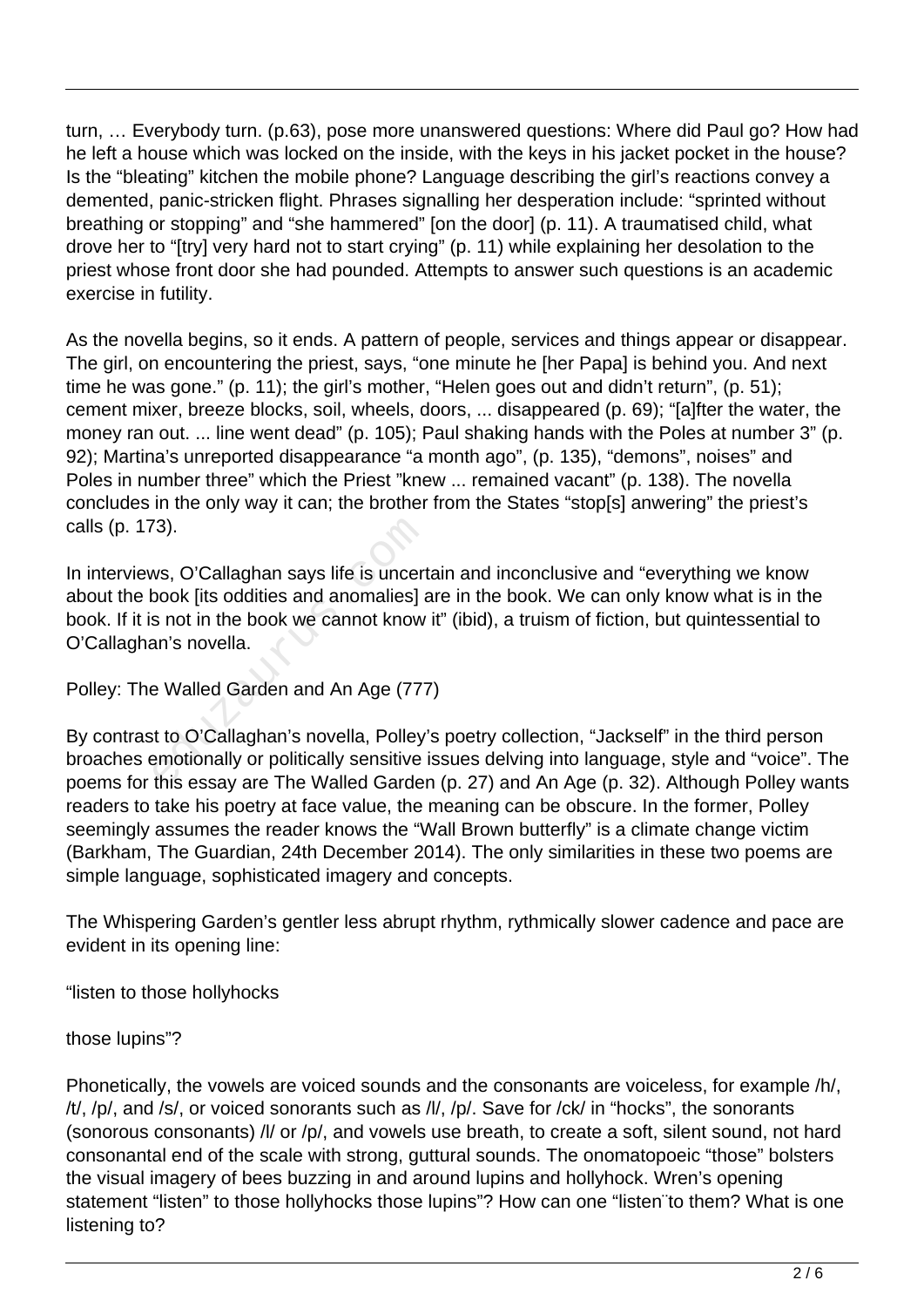"Wren says I've watched the bees

Stealing in and out with their furry microphones"

Envisage, hollyhocks (silent, hissing, long /s/) and lupins (buzzing long /z/), alive with bees buzzing, darting, busily collecting pollen with "their furry microphones" (buzzing long /z/), metaphorically inferring bees' buzzing wings and thoraces when pollinating. It helps to know the botanical, natural history references and ecological implications to appreciate this poem's depth. Wren, tells Jackself of the reprimand for interfering with the bees' boxes:

"I've put my ear to the box

where they take the noise

only to be warned …

all the time"

Unexpectedly, Wren breaks off and exclaims excitedly: edly, Wren breaks off and exclaims<br>
explains:<br>
Frambling to his feet<br>
K<br>
Selbow<br>
wn butterfly"

"look!"

he says scrambling to his feet

in the crook

of Jackself's elbow

a Wall Brown butterfly"

Why Wren's excitement? It is only a butterfly, after all.

An Age (p. 32), when read aloud, has a rhythmic drum beat, redolent of defining its metre and groove, combining gutturals, voiced and voiceless sounds with back or front consonants and vowels. Rhythm is "only one of [Polley's] poetic devices" (p. 90, Lodge). In the following stanza, the repetitions create rhythm and structural meaning:

"… he stands for an age

not for a dark age.

not for an ice age or an iron age,"

Canny use of such techniques, strategically used punctuation, and command of nonpunctuation reinforces Polley's message: clear, deep and explicit agonising in the last stanza. Polley's choices add firmness to language and meaning. Spacing elegantly emphasises language and accentuates monosyllabic words in the last stanza's opening lines: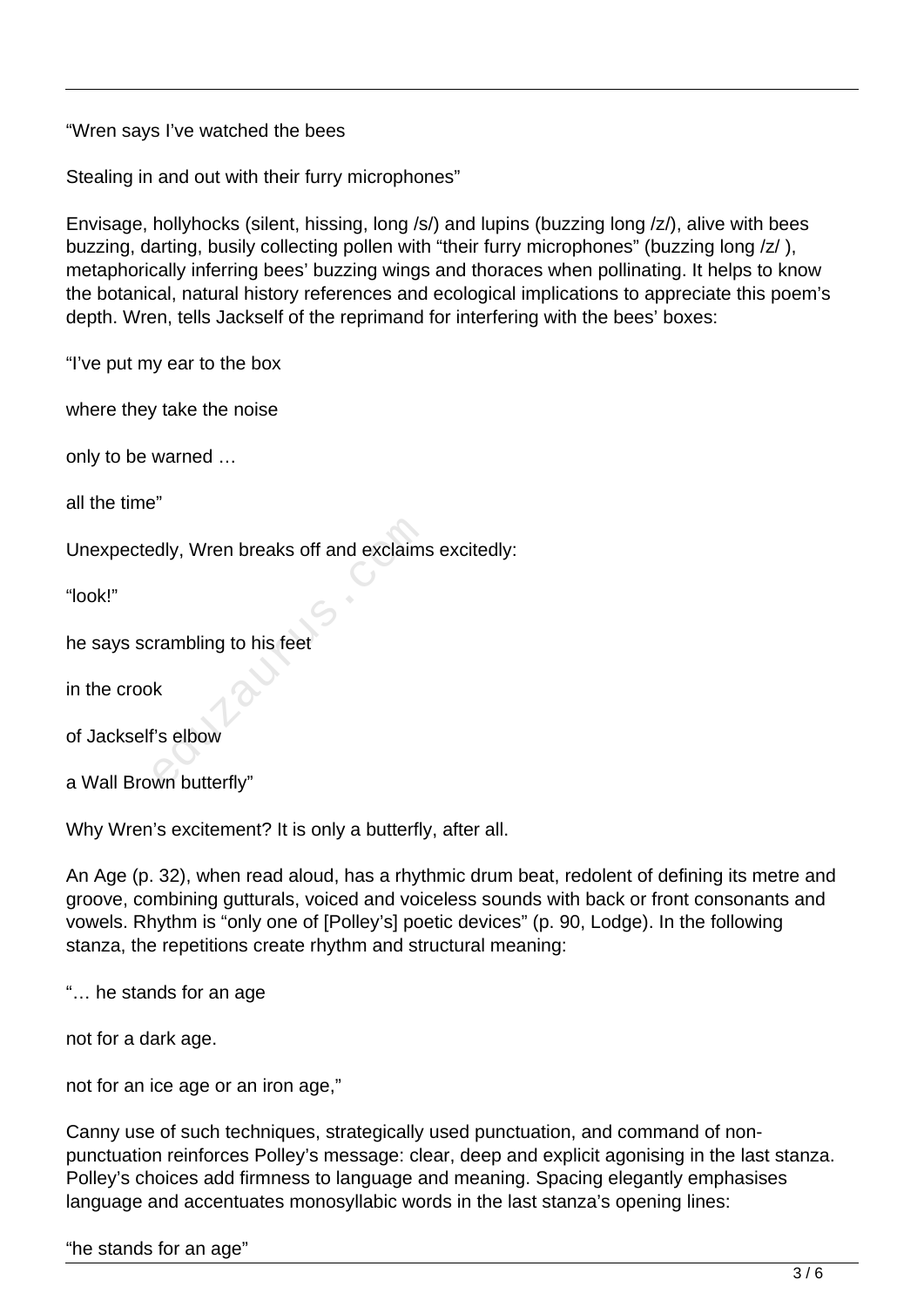Then take the line:

"not for an ice age or an iron age".

"Or" forces space for a cunningly imposed pause for breath – a natural substitution for a comma. Moreover, opening the poem with the simile of Jackself, "staying in today, like a tool in a toolbox," hints at the poem's dour, doomful humour in its repetition of "age":

"not for a dark age.

not for an ice age or an iron age,"

Preceded by the metonymy, "he stands for an age", one adduces "he" represents an era of people sympathetic to bees enjoying their habitat in a pesticide-free ecosystem:

" but for a

pollen age, when bees

browsed the workshops

of wildflowers for powder"

Ineffably, the passage looks to the future, hoping mankind reverses environmental harm. Ultimately, the reader must form their own conclusions about the poem's meaning. The emotionally charged closing stanza objects to the bees' plight evinced by Jackself, who "stands for an age". It concludes poignantly, if with gently barbed allusions, to the bees's former glory of their "pollen age" when they "browsed the workshops of wildflowers for powder". The nuances of "he stands for an age" is ambiguous; is Jackself standing for an interminably long time, or an era worried by the environmental impact on bees? Its adept artfulness and harmonious arrangement of fitting multi-faceted concepts and parts in playful, literary style. when bees<br>
is a workshops<br>
ers for powder"<br>
the passage looks to the future, ho<br>
the reader must form their own corporated closing stanza objects to<br>
the reader when they "browsed the<br>
the stands for an age" is ambique

My writing (952)

Contentious as it is to analyse the metaphor "voice", blogger and writer, Pawlik-Kienlen (2009) cautions: "your "voice" can't be learned. It has to be freed"; Goldberg (p. 23, 1986, 2005), advises to "open and trust in our own voice and process. Ultimately, if the process is good, the end will be good." Like Polley, writing is my vehicle for self-expression, focusing on relationships, environment, engineering, construction, and transport.

"Is that – Your Car?" (Appendix 2), ponders the harm of Rolls Royce's "gas-guzzling lubricated pollutants … facilitating with alacrity, Planet Earth's early demise ..." Where did I find that powerful line? Leonard Cohen, ( ) said, as do I:

"I don't know, and if I did, I'd go there more often,"

Passing a squashed car dump inspired me to assign newly unearthed, graphically rich language to my observation. Was it influenced by childhood memories of gleeful laughter driving past abandoned, "rusted, decomposed," cars? If so, why wait years to express itself? It could be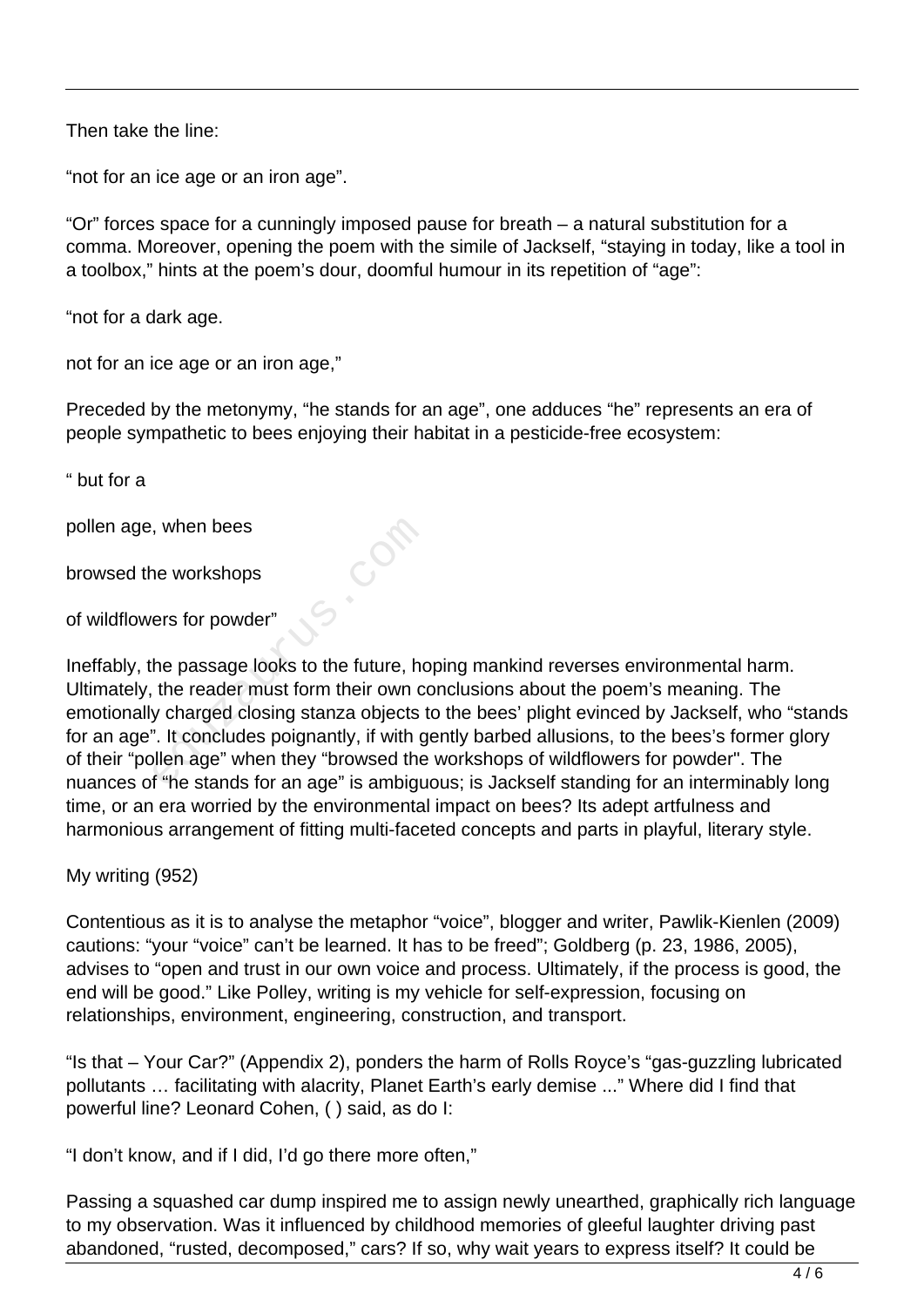"yes", "no" or "maybe". But that is to tease and play with my audience. Frankly, I have no idea.

"Life Beyond The Wall", (Appendix 3), flash fiction, potentially goth, the narrator a man with little sight, "attempt[s] to see whatever there was to see as far as the eye, that is [his] eye, could see." He scarcely sees the wall. Is it near or far – who knows? – is akin to his perception of time "long blur, linked by ... a hybrid of blurs" seasonal "ground scrunched under foot" making way for "the sweet aroma of wild roses." Snippets of world class songs a "[l]ong time ago" distract from present and future non-events, hint at time's hidden ghosts. Assiduously, the narrator's references to "the wall" symbolises deep dark enigmata of history and sinister overtones indicated "newly found freedom", "sordid, seamy stories of – death and life." Solidified defeatism is apparent in "twisting and warping the truth deviously and dishonestly distorting it beyond recognition," and repetitions of "no comment". Doom and gloom buried in the closing paragraphs "ulterior motives ... disdainfully dismiss[ed]", and wall's "holes ... aren't pretty patterns".

In the genre of memoire, starts with strong guttural phonomes of /k/, /g/, /d/, and /t/, commands attention – "It was bitter. A thick blanket of crisp, clean, white snow covered the hard icy ground. We stood there. Shivering. Freezing." Visual language says everything and nothing, draws the reader in gradually revealing the funeral of a revered matriarch. The narrator, a second generation immigrant, shares trumped up political charges of the 19th Century, Cable Street Riots, Spanish Civil War, barbaric brutality of World War II and racism's impact on everyday work and family life. "It was bitter. A thick blanket of critere. Shivering. Freezing." Visual<br>pradually revealing the funeral of a<br>immigrant, shares trumped up po<br>nish Civil War, barbaric brutality o<br>amily life.<br>rarely draw on experience. Gare

My stories rarely draw on experience. Gareth's Last Stand, (2009, Appendix 5) is an exception. Its title and compelling opening sentence: "I feel honoured and privileged to have played a part in Gareth's last stand." My fear of writing a deeply personal narrative resolved by merging with another, took a leap of faith and "trust in the process [of the workshop]" … essential for group work" (Stern, 2009) "to depict it in detail," Goldberg (p. xv, 2006).

My innate ability to create a sense of openness belies my requirement for privacy. Other people, their needs and intrusions alienate me. In blogging on Katie Ford's poem Fire (2014), Hazelwood & Sipple (2015) discuss readers' infringements into writer privacy which I experienced for an autobiographical piece (Appendix 3). It is hard to dismiss those crossing the line, wanting "the fine details of [my] life". My breakthrough came in a seminar when I realised "the only details I owe anyone ... I leave on the page. … to write without fear. And leave it all on the page. (ibid).

Vices that inhabit me and inhibit my "voice", are "the same old tired tricks" of language (Alvarez, p. 27, 2005): poor paragraphing, long, convoluted sentences, multiple clauses, surfeit of commas, tautologies. duplicated words and phrases. Thus the reader's challenge is structural sense-making to reach the rhyme and elicit my meaning. "Burning through first thoughts, to the place where energy is ... writing what your mind actually sees and feels, not what it thinks" (Goldberg, p.16, 1986, 2005), is not to persuade myself that my writing conveys deep and meaningful perceptions. Nor is it to say that "first ideas" precludes refining and rewriting content. The only resolution to these writing crises is to execute Goldberg's metaphor, "Samurai", (pp. 262-3, 1986, 2005) or go on "a word diet" ... minus long rambling sentences using the passive voice and obscure words" (Young, citing Flesch, p. 13, 2002). This, and powerful synonym databases, extricate me from the quagmire of the "language rut's" restricted